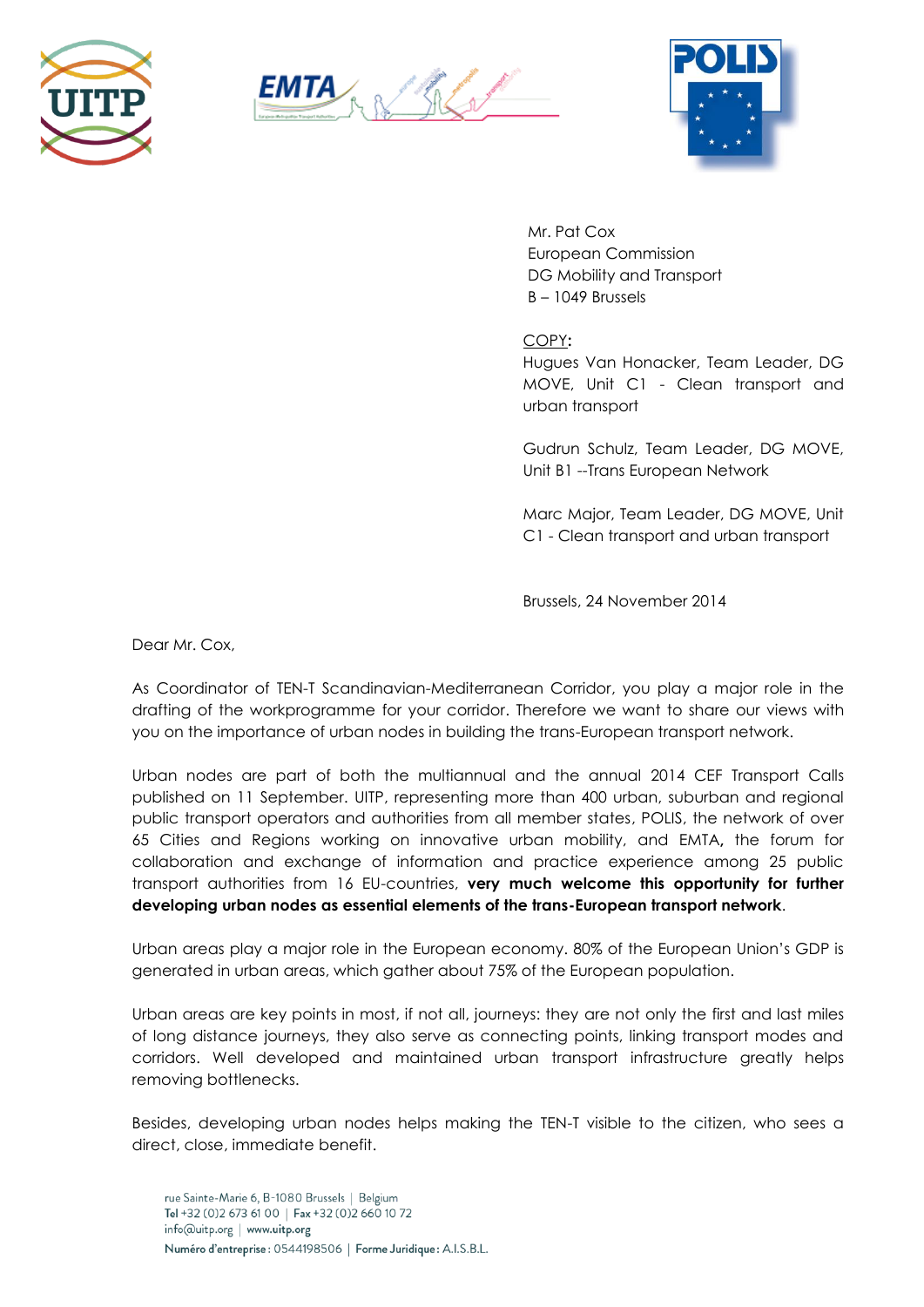





## **Urban nodes therefore deserve a great attention when setting the priorities of TEN-T corridors' workprogrammes**.

For instance, the French Government and Paris Region have decided to launch the **Grand Paris** project, including the creation of four new automated lines and the extensions of two existing lines. The goal is to connect the economic poles of the Parisian region to airports, railway stations and Paris city center. Then the southern extension of the automated metro line 14 will develop the urban node of Orly, connecting it to the airport but also to the major railway stations of Gare de Lyon and Gare Saint-Lazare. Therefore line 14 will become one of the most important automated line in the world with an estimated traffic of near to one million trips per day. In the same way the future line 17 will join the hub of the major Charles de Gaulle airport already connected with main lines. This new multimodality would fill in the current shortfall of public transport offer in this part of the **North Sea-Mediterranean and Atlantic Corridors.**

Similarly, in **Stuttgart**, it is planned to prolong the urban light rail network of line U6 to the Airport/Fairground. Stuttgart Airport is already today a TEN-T node and will be further developed by the railway project Stuttgart 21. Besides the construction of Stuttgart central station in the city centre, the Stuttgart 21 project also foresees the construction of a new Stuttgart Airport railway station linking the airport with the future high speed railway line Stuttgart-Ulm (Rhine-Danube corridor Paris-Strasbourg-Karlsruhe-Stuttgart-Munich-Vienna-Bratislava). In addition, the main long distance coach station for Stuttgart will be built in close vicinity at the airport. With this development, Stuttgart Airport will become a major multimodal node in the Stuttgart region linking long distance transport with regional/local transport. In the future, the extension of the urban light rail network (line U6) until Stuttgart Airport (3km) will provide for the fastest urban rail connection between the airport and the city centre. It also enhances the connectivity of the whole Southern part of the city with the future multimodal node.

The UK's Government announcements around **Birmingham**'s forthcoming High Speed 2 (HS2) rail stations will play a major role on the **North Sea – Mediterranean Corridor**. HS2 not only will significantly shorten journey times but will also place 30% of the UK population within 60 minutes of Birmingham Airport and the National Exhibition Centre (NEC). It is vital that there is excellent connectivity between the proposed HS2 Birmingham Interchange station and the rest of the network, and between the rail hubs and the Airport itself. Considering the above, there is a need to identify and develop the optimum transport solution required to create and Integrated Transport Hub connecting the proposed new High Speed Rail (HS2) station at Birmingham Interchange with the existing TEN-T railway station at Birmingham International, Birmingham Airport, the National Exhibition Centre (NEC) and local public transport services.

The example of **Rotterdam** and 'De Verkeersonderneming' (The Traffic Company) is also telling. To keep the region of Rotterdam accessible, the City of Rotterdam is cooperating with the city-region, the Port of Rotterdam and the National Ministry (Rijkswaterstaat). The stakeholders established a cooperation structure: De Verkeersonderneming (The Traffic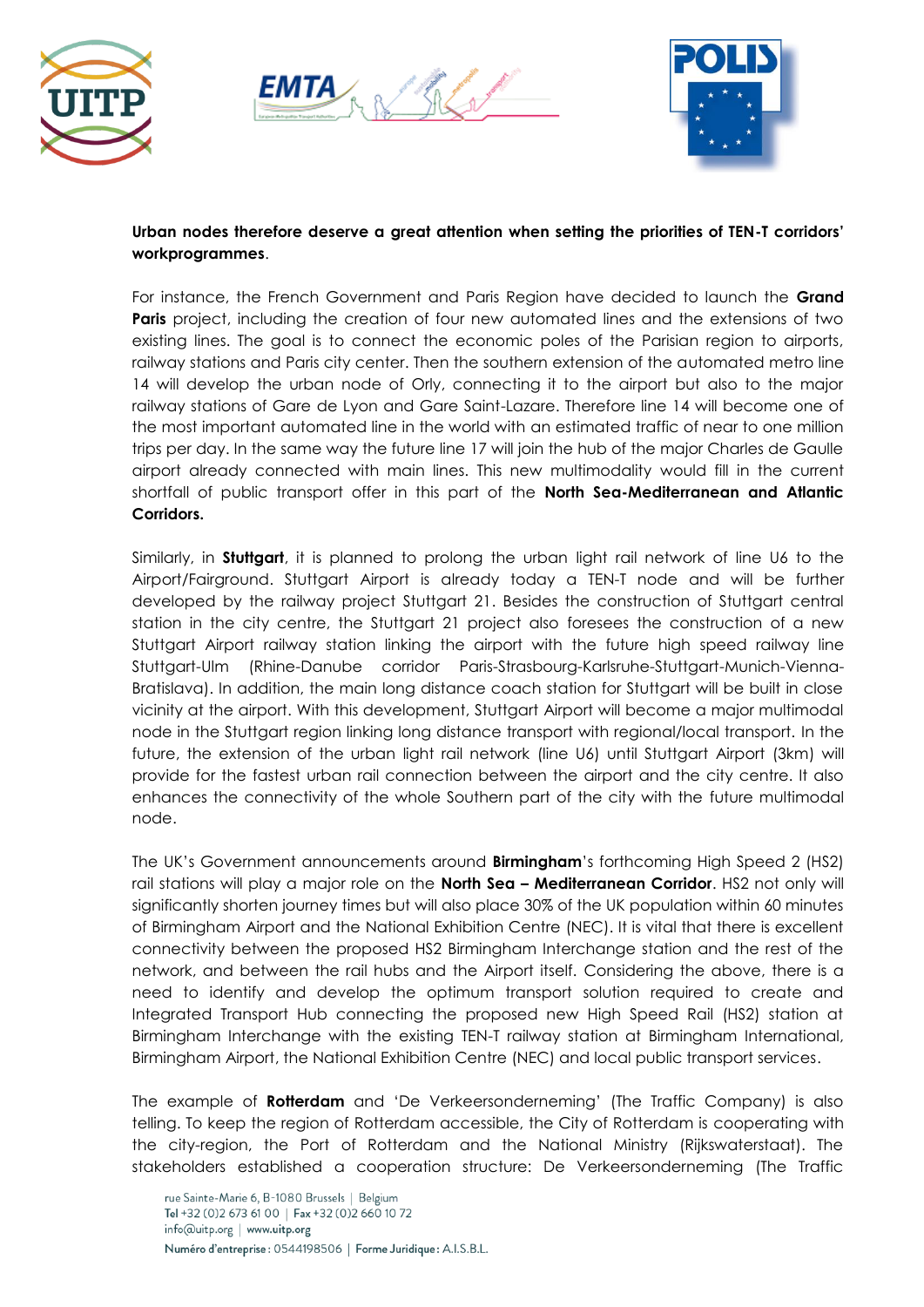





Company). This organization makes smart use of infrastructure, teleworking and smart mobility to keep Rotterdam accessible. The activities of the organization address Rotterdam seaport area as well as the city of Rotterdam and affect TEN-T infrastructures. The organization coordinates a budget of 170 million euros for the next three years to tackle congestion.

We hope that the very practical examples we have described will be helpful to you when finalizing the workprogramme of your corridor. We hope you will involve or inform urban transport nodes stakeholders in your activities. EMTA, Polis and UITP are available to help establishing contact if needed.

From our side, we will further inform our members, and build capacity about urban nodes in the TEN-T. We remain available for further information, you may need from us.

Best regards

Alain Flausch Geoff Inskip Karen Vancluysen

Secretary General UITP President EMTA Executive Director POLIS